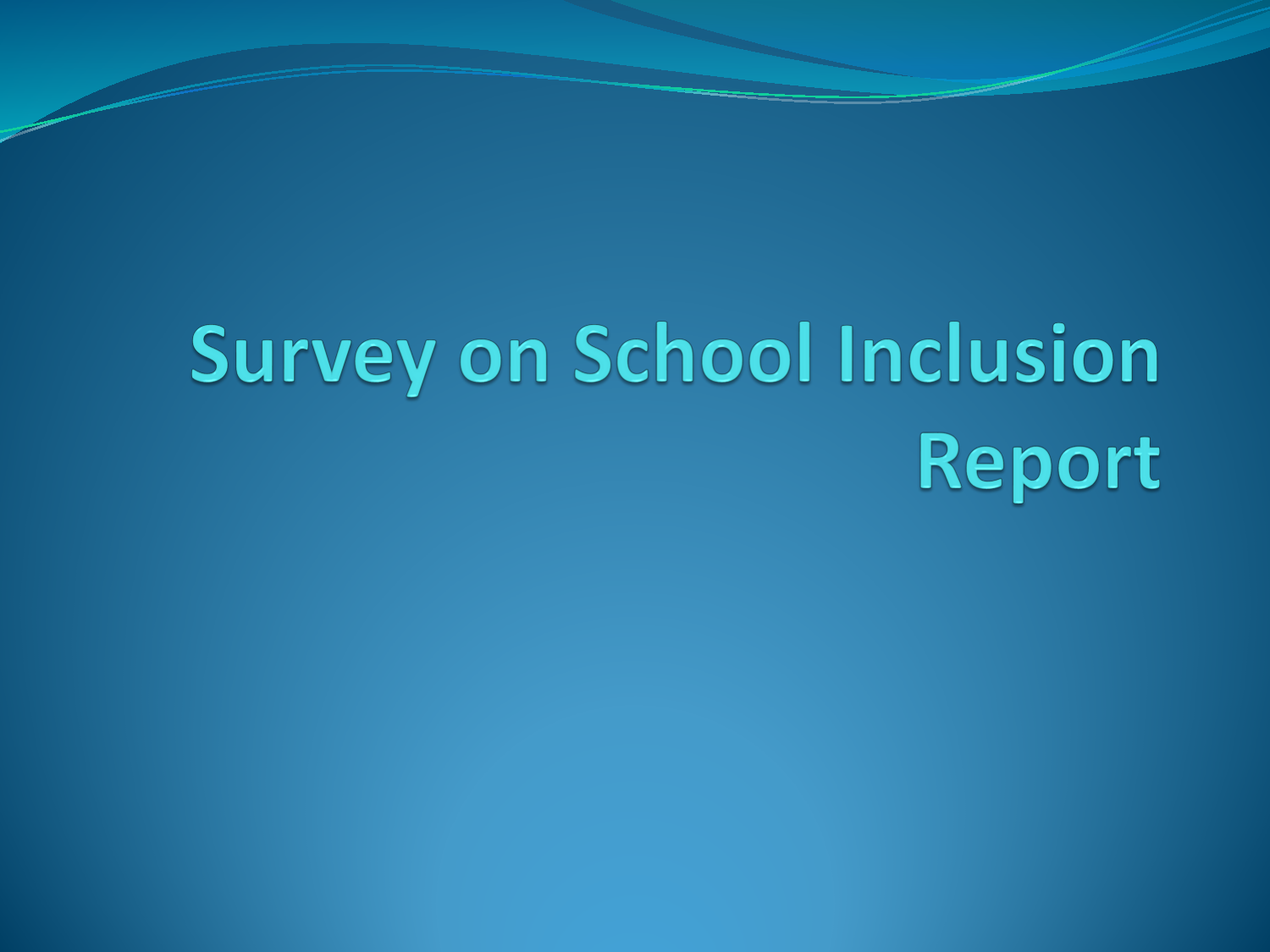## The survey

- 12 questions about the characteristics of school inclusion in the various Countries
- Proposed to all members of Edsa
- Members from the following Countries have answered: Albania, Austria, Bosnia e Herzegovina, Croatia, Czech Republic, France, Germany, Hungary, Italy, The Netherlands, Poland, Portugal, Norway, Romania, Scotland, Slovenia, Spain (2), Switzerland, Turkey, UK Total: 21 questionnaires, 19 countries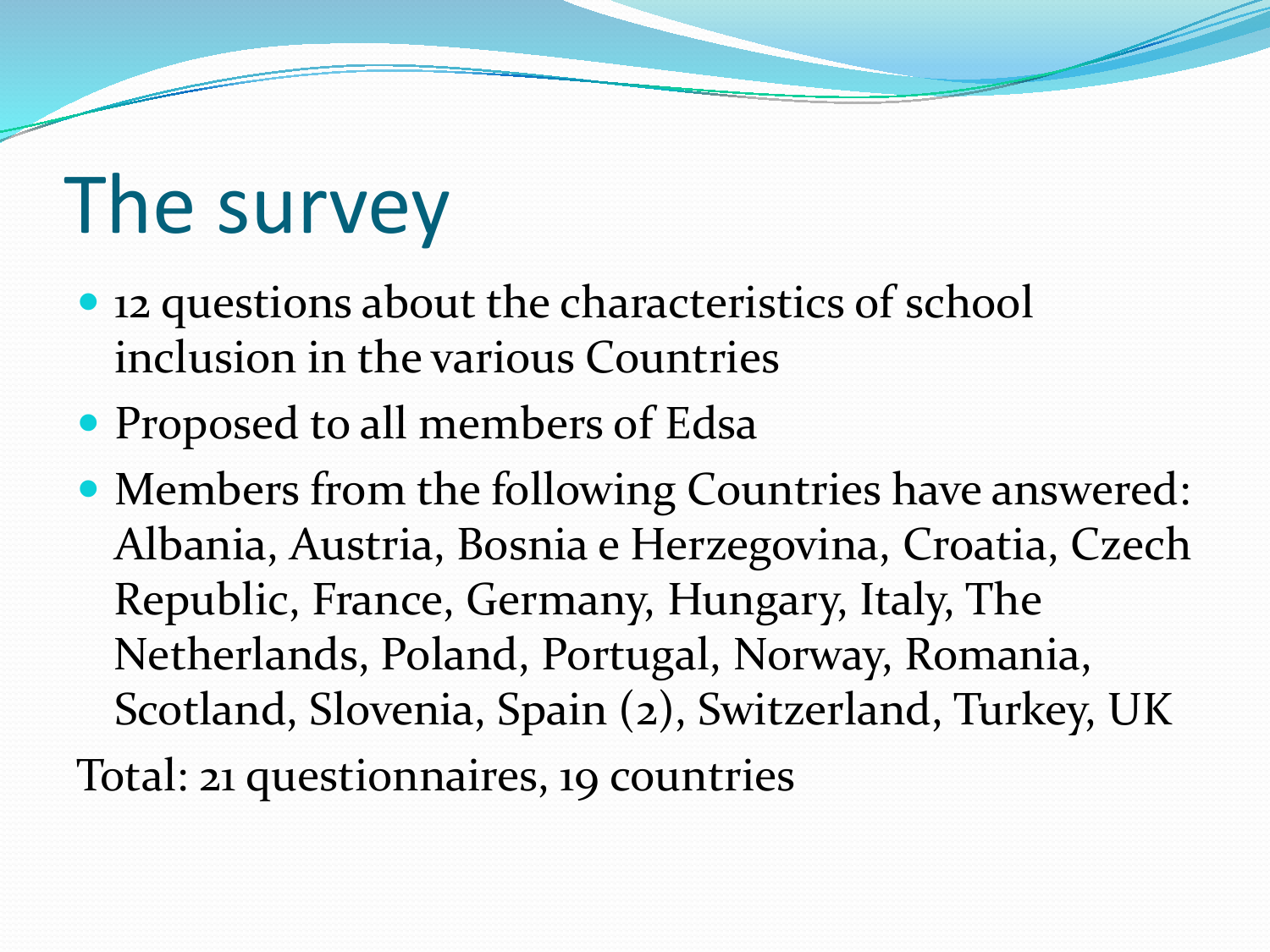# 1. In your country, the law provides for students with disabilities to be included:

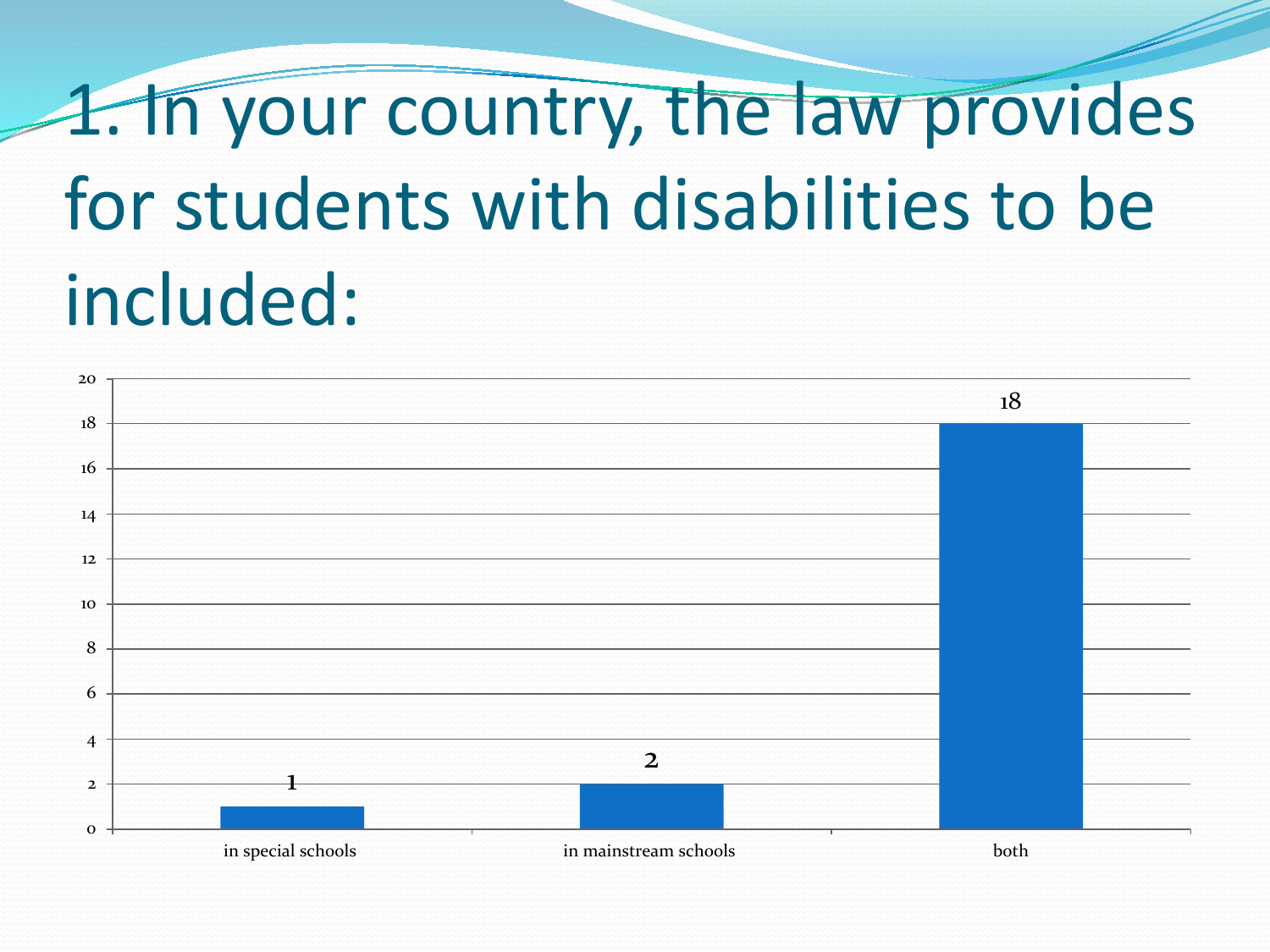- Only in Italy and Portugal all students are included by law
- Only in Slovenia there is only the special school (except for an experimental project)
- In all other Countries, the dual channel continues to exist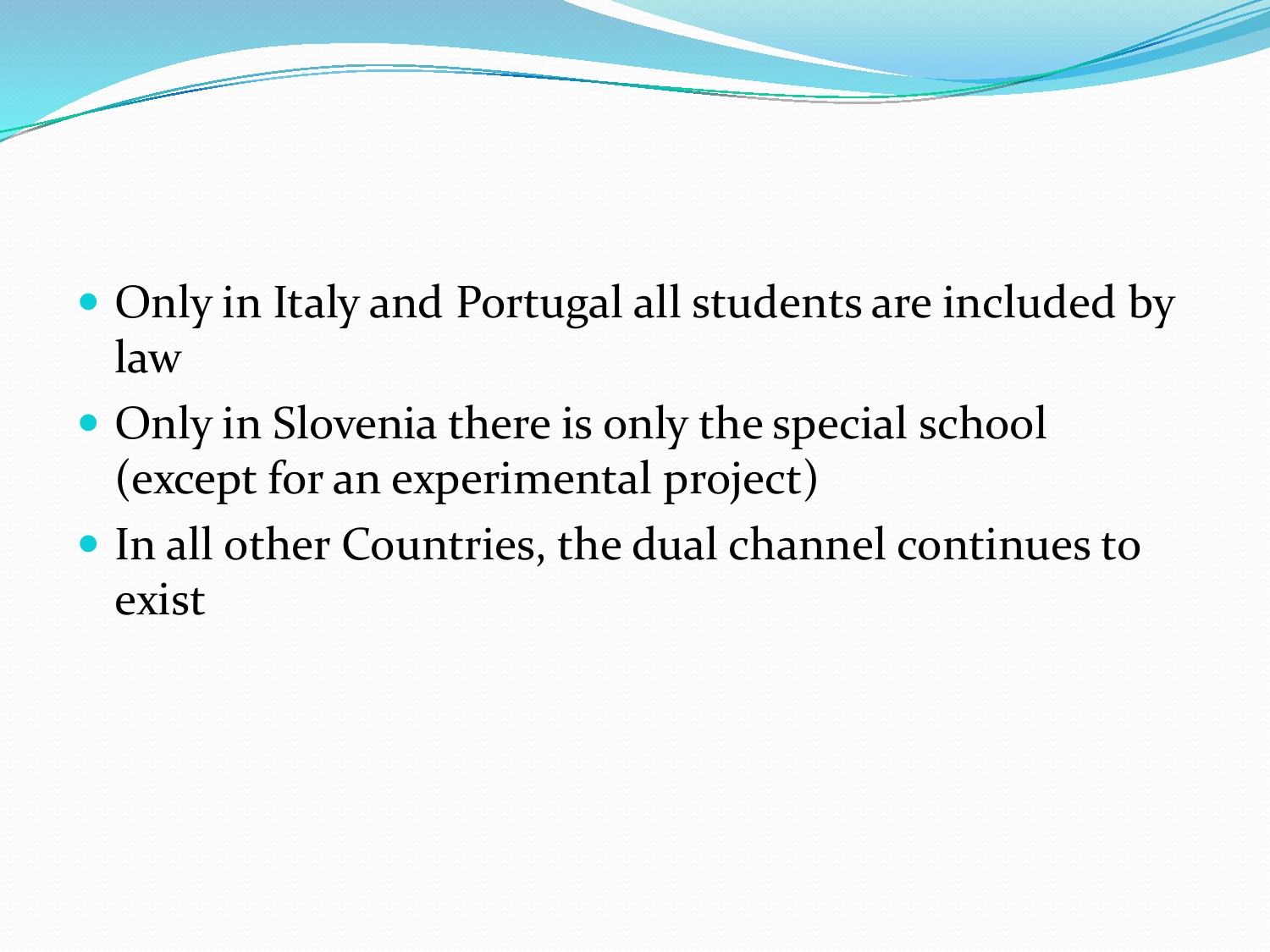#### 2.This occurs:

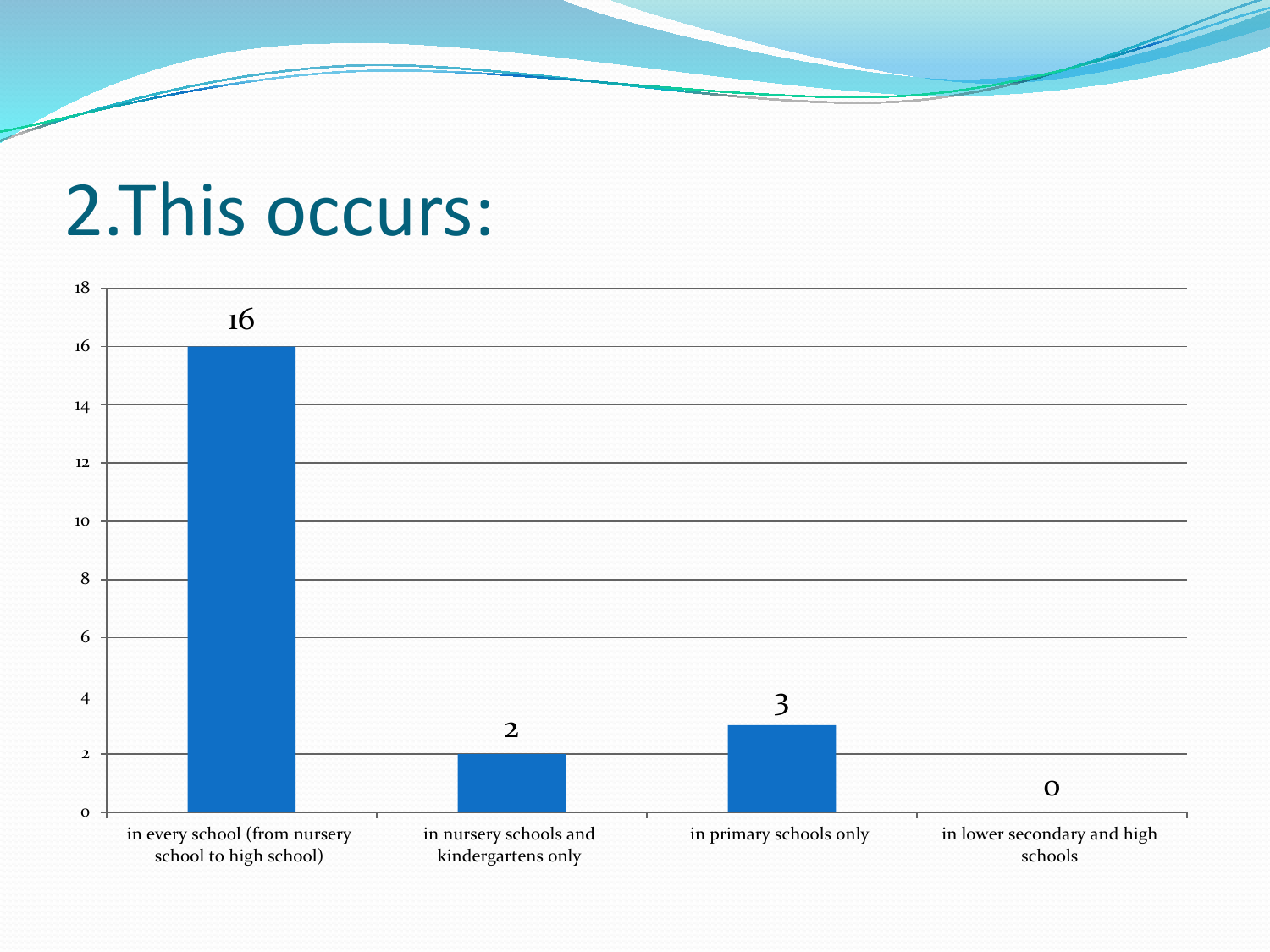# 3. Most of the students with Down syndrome (Ds) attend:

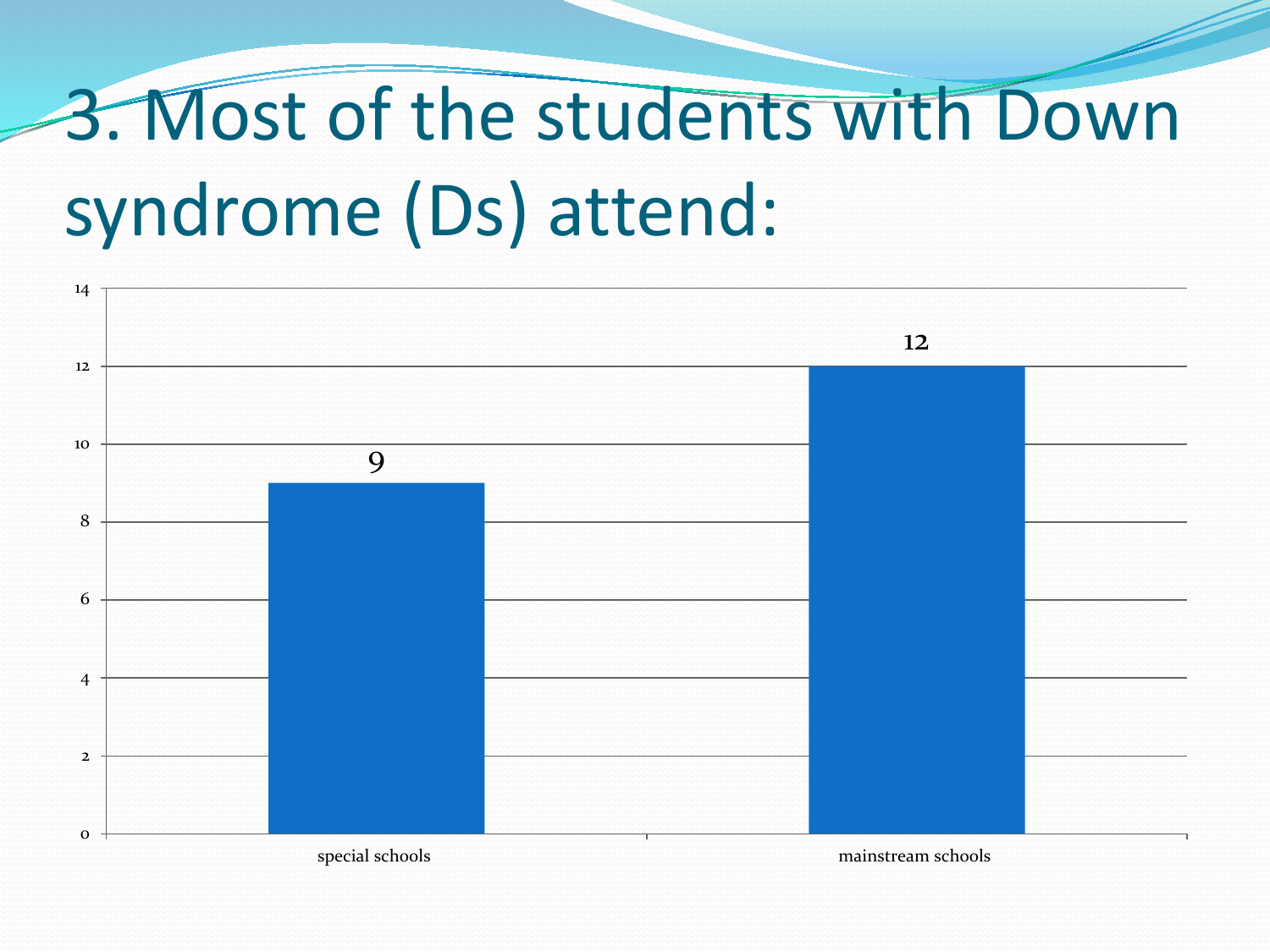# 4.A student attending a school for inclusion

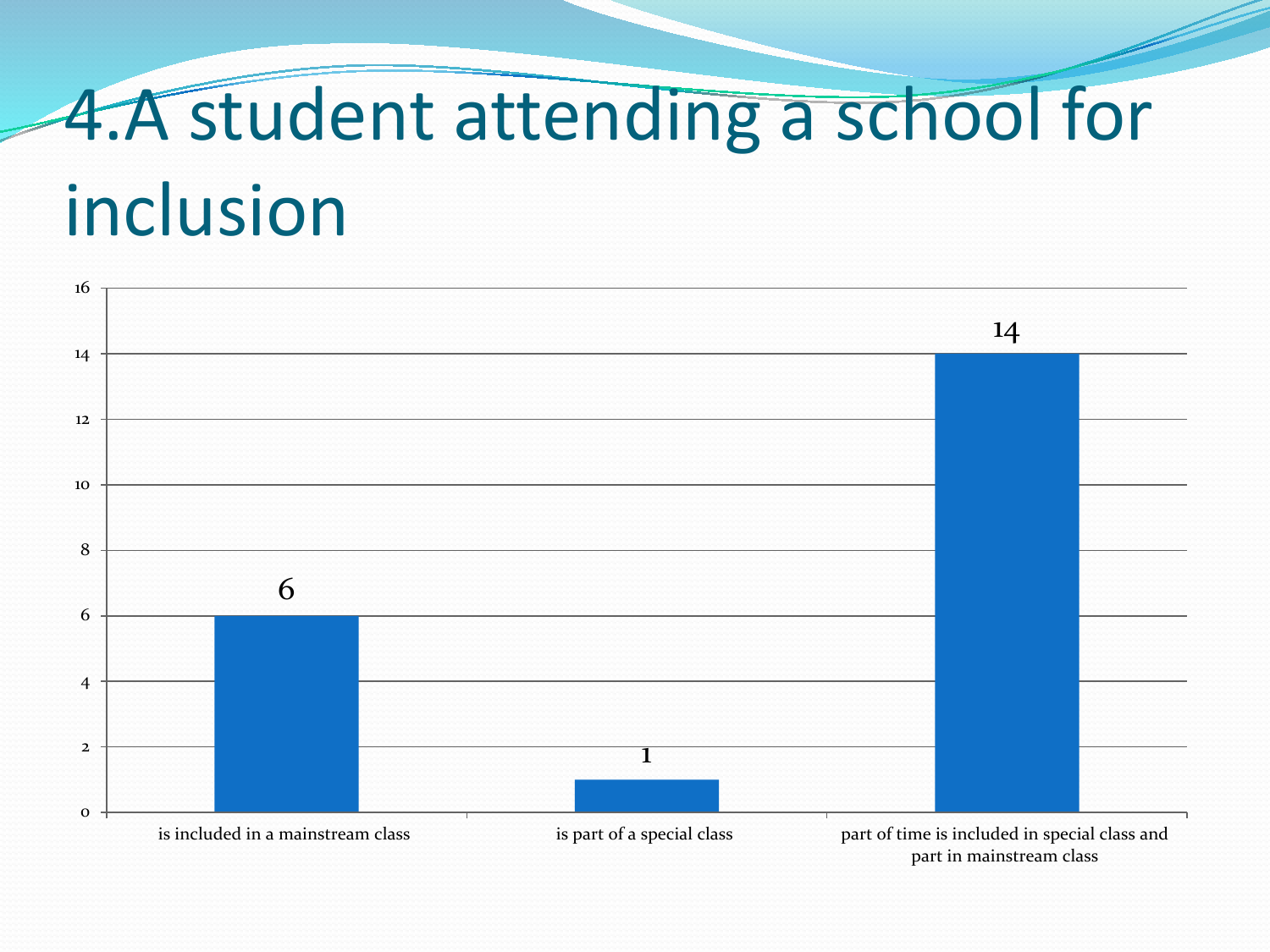# 5. Which of these supports are provided:

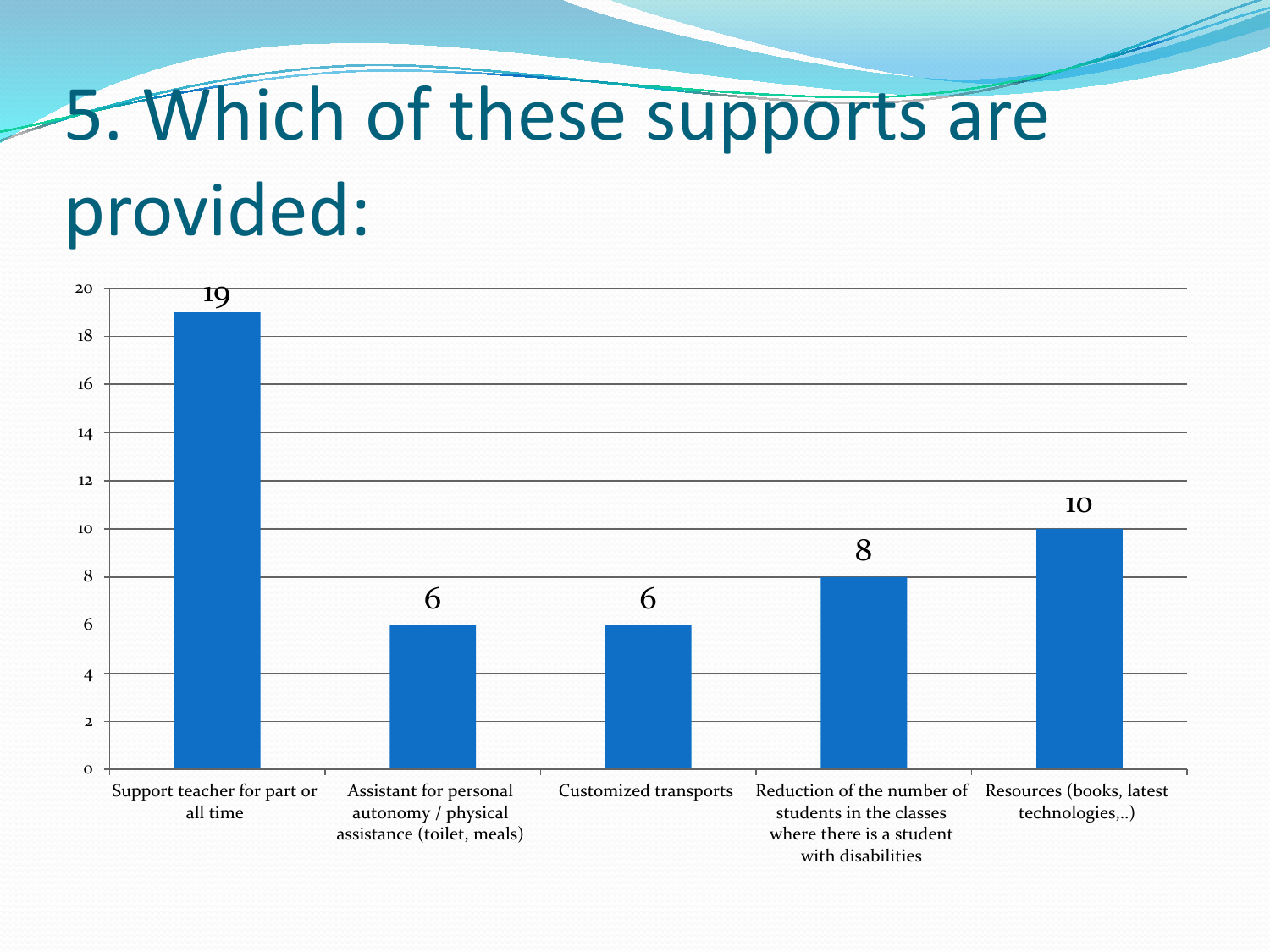### 6. The support teacher:

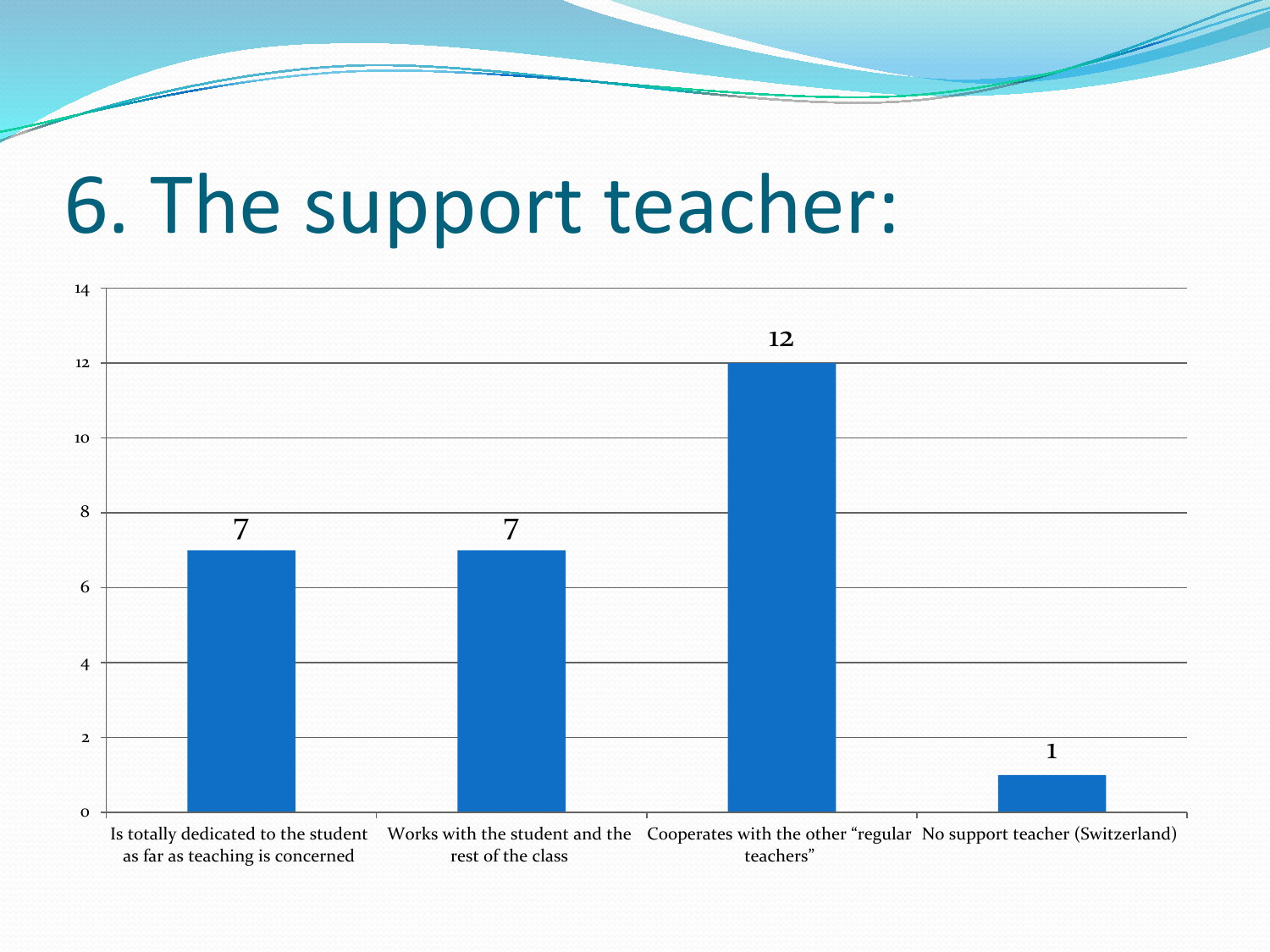#### 7. Who pays the support teacher?

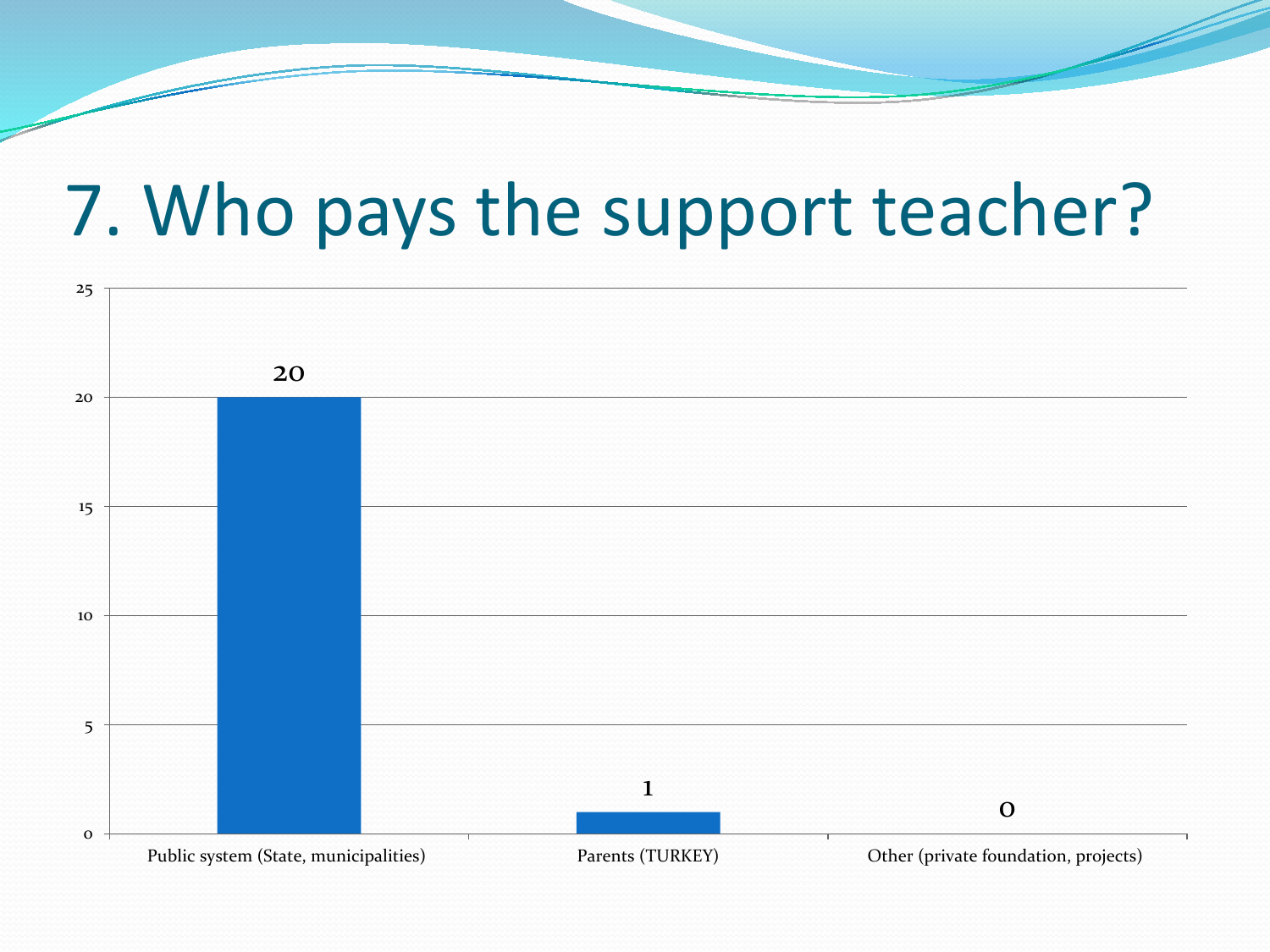#### 8. **The educational program for the disabled student included in the school for inclusion is:**

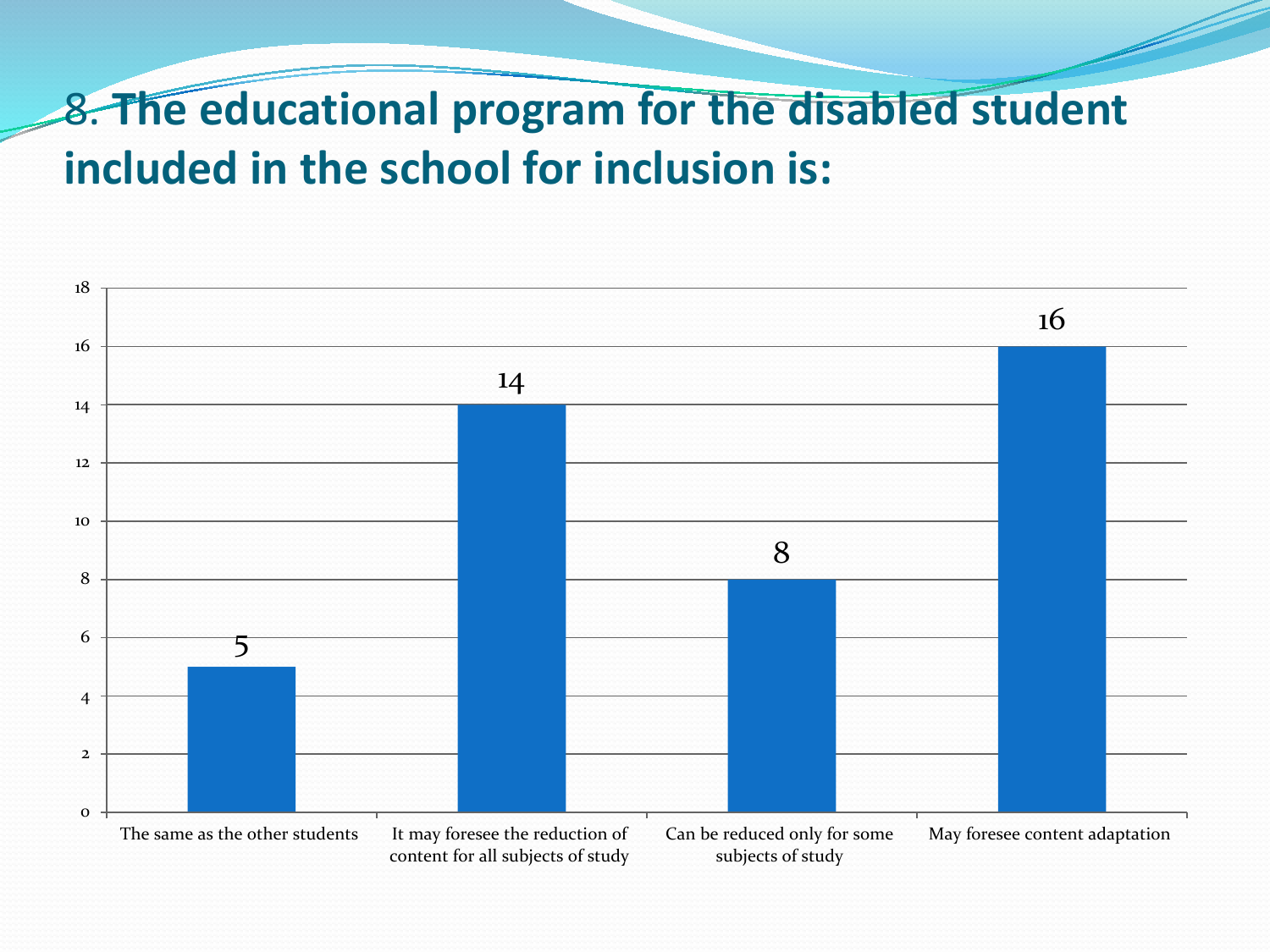# 9. The qualification obtained by a disabled student:

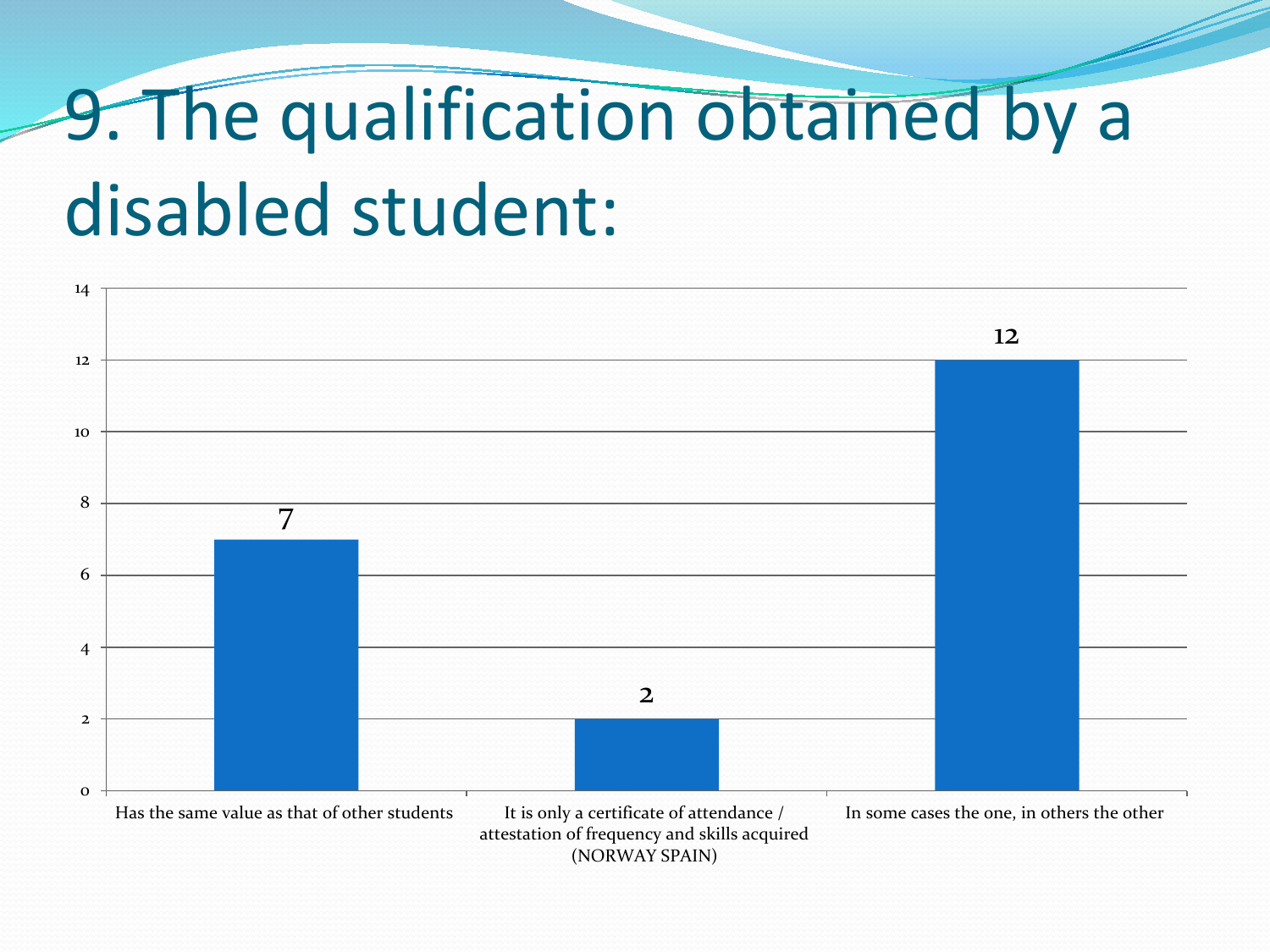#### 10. Disability Student Evaluation

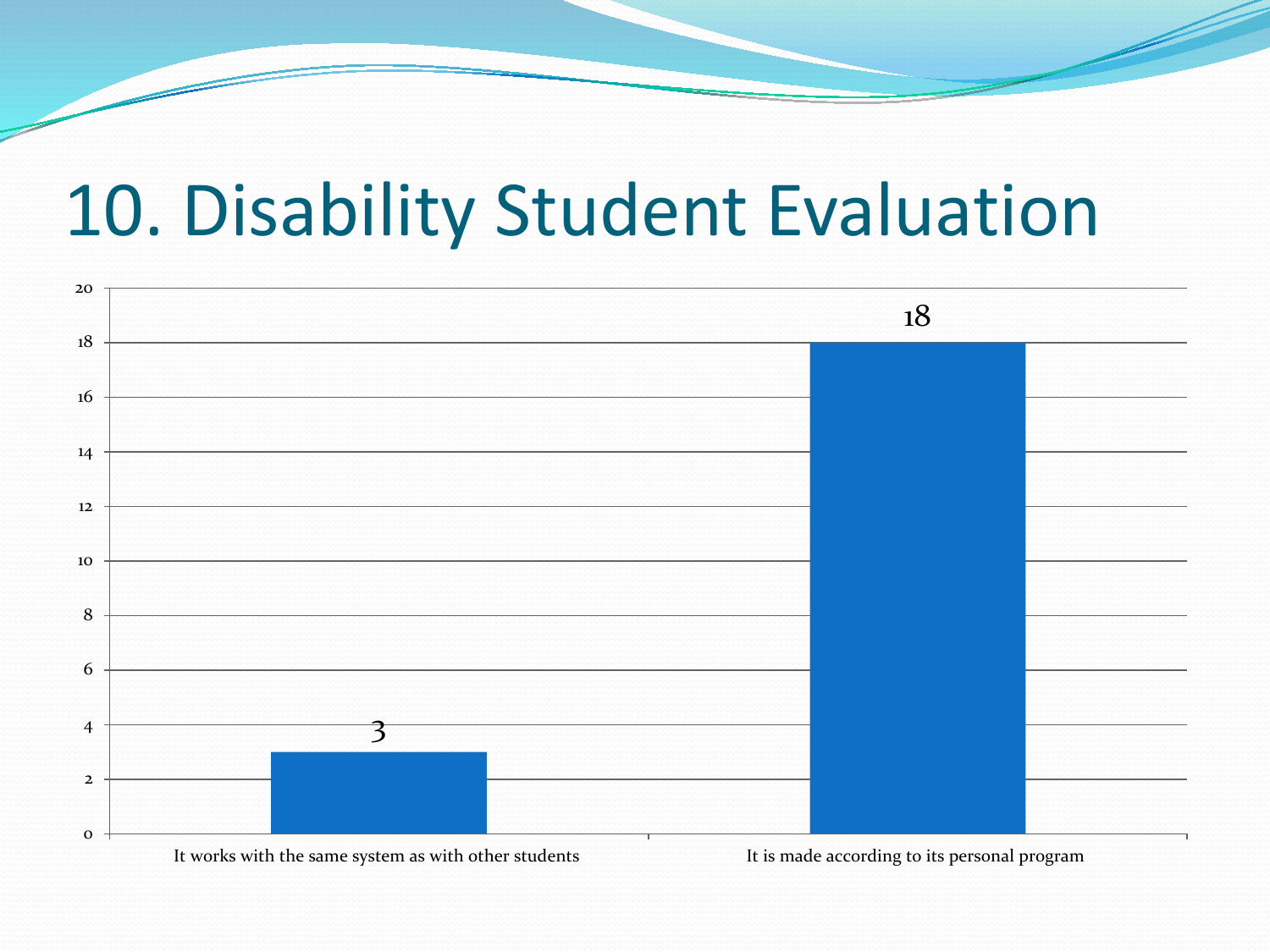# 11. In your Country, are there Ds students attending Universities?

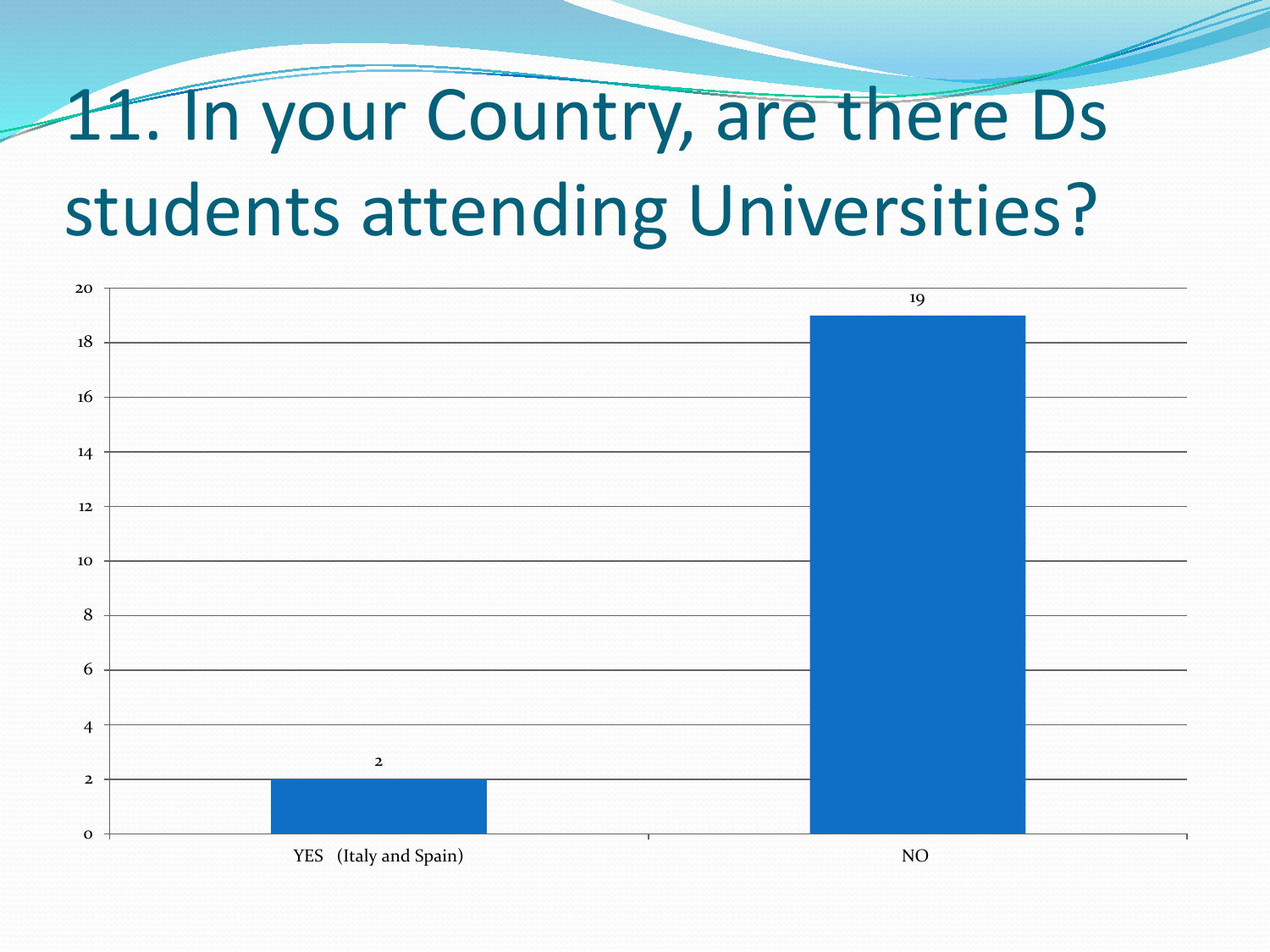# 12.If Yes, are there, are there graduated Ds persons?